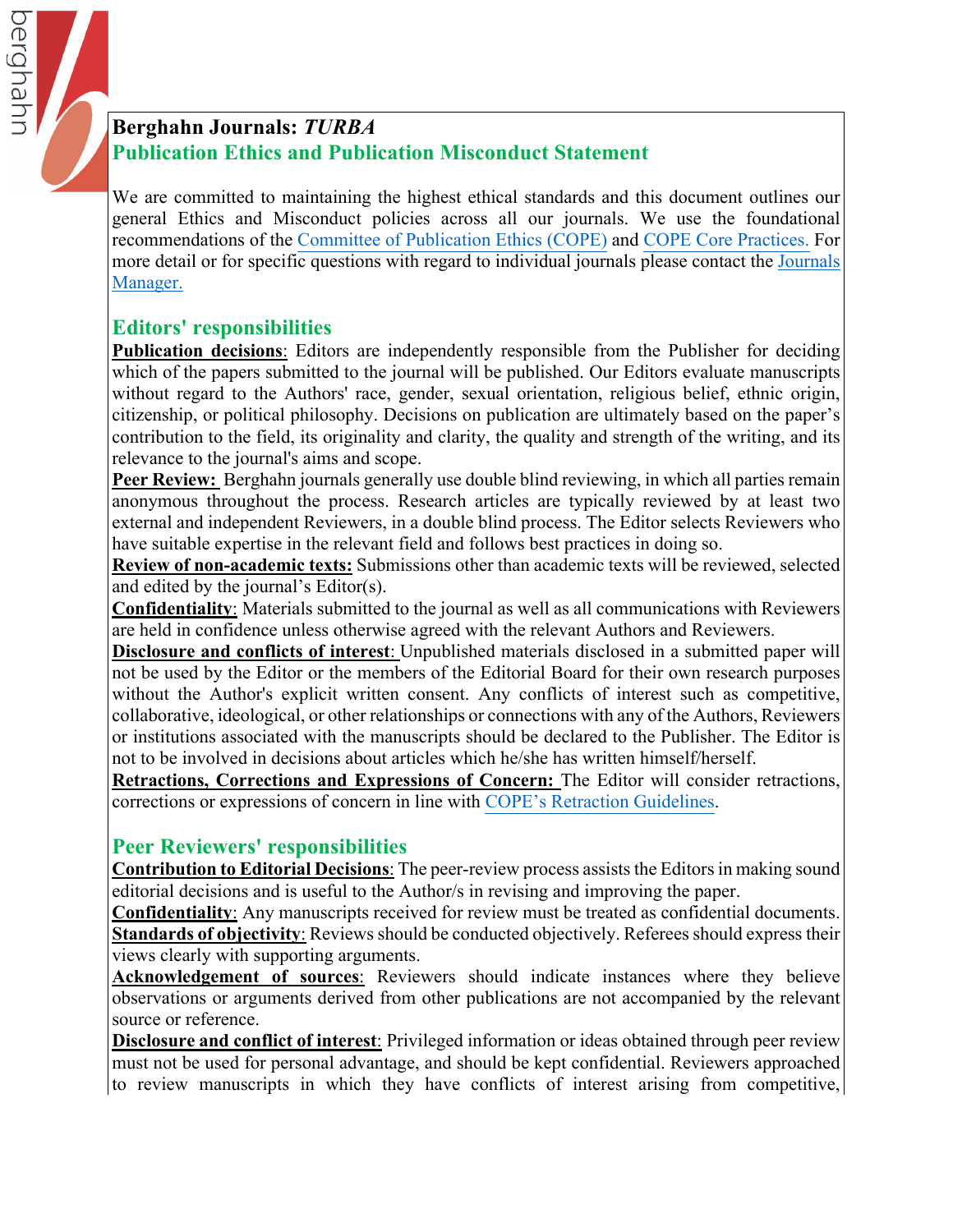collaborative, ideological, or other relationships or connections with any of the authors or institutions associated with the manuscripts should remove themselves from the review process.

## **Authors' responsibilities**

**Originality and acknowledgement of sources**: Authors will submit only entirely original works, and must cite or quote the work and/or words of others in an appropriate manner and in line with the journal's published guidelines.

**Multiple, redundant or concurrent publication**: Authors submitting an original paper to the journal should not have the paper under consideration with any other journal at that time. Authors may only withdraw their paper if the paper is rejected before or after peer review, or if Authors notify the Editor of their intention to withdraw as soon as a decision on the manuscript is communicated by the Editors, including where such a decision indicates the need for revisions. Any copyrighted materials must have all of the necessary permissions cleared.

**Authorship of the paper**: Authorship should be limited to those who have made a significant contribution to the conception, design, execution, or interpretation of the reported study. All Authors who have made significant contributions should be listed as co-authors.

**Disclosure and conflicts of interest**: All Authors should include in their submission a clear statement disclosing any competitive, collaborative, ideological, financial, or other relationships or other substantive conflicts of interest that may be interpreted as influencing the research included in the manuscript. All sources of financial support for the project should be disclosed, including where relevant project or funding reference numbers.

**Fundamental errors in published works**: If an author discovers a significant error or inaccuracy in their own published work, the author is obliged to promptly notify the journal Editor or Publisher and to cooperate with the Editor to retract or correct the paper in form of an erratum.

**Copyright:** All authors must sign an author agreement before publication. Some journals ask authors to transfer their copyright to the journal, or society. Others accept a License to Publish from the authors, whereby the author retains ownership to the rights. Authors who publish in Open Access journals retain copyright and must sign the appropriate CC BY license.

**Use of Inclusive Language:** Authors are expected to use inclusive language in their submitted manuscripts. Inclusive language avoids the use of certain expressions or words that may be considered to exclude specific groups of people. Such language acknowledges diversity, conveys respect to all people, is sensitive to differences and promotes equal opportunities.

**Image Integrity:** It is not acceptable to obscure, move, or introduce a specific feature within an image. However, identities of certain parties shown in an image may be obscured as and when an Author and Editor agree it is necessary (e.g. for anonymizing a source).

## **Publisher's responsibilities**

Publisher and Editors shall take reasonable steps to identify and prevent the publication of papers where research misconduct had occurred. The Publishers are always willing to publish corrections, clarifications, retractions and apologies when needed.

**Integrity of Record:** The Publisher maintains a record of the existence of everything published with information (metadata) describing each publication.

**Conflict of Interest**: The Publisher follows best practices as outlined in the COPE flowcharts linked below with regard to [suspected conflict of interest in a submitted manuscript](https://publicationethics.org/files/COI%20submitted.pdf) and suspected conf[lict in a published art](https://publicationethics.org/files/COI%20published.pdf)icle.